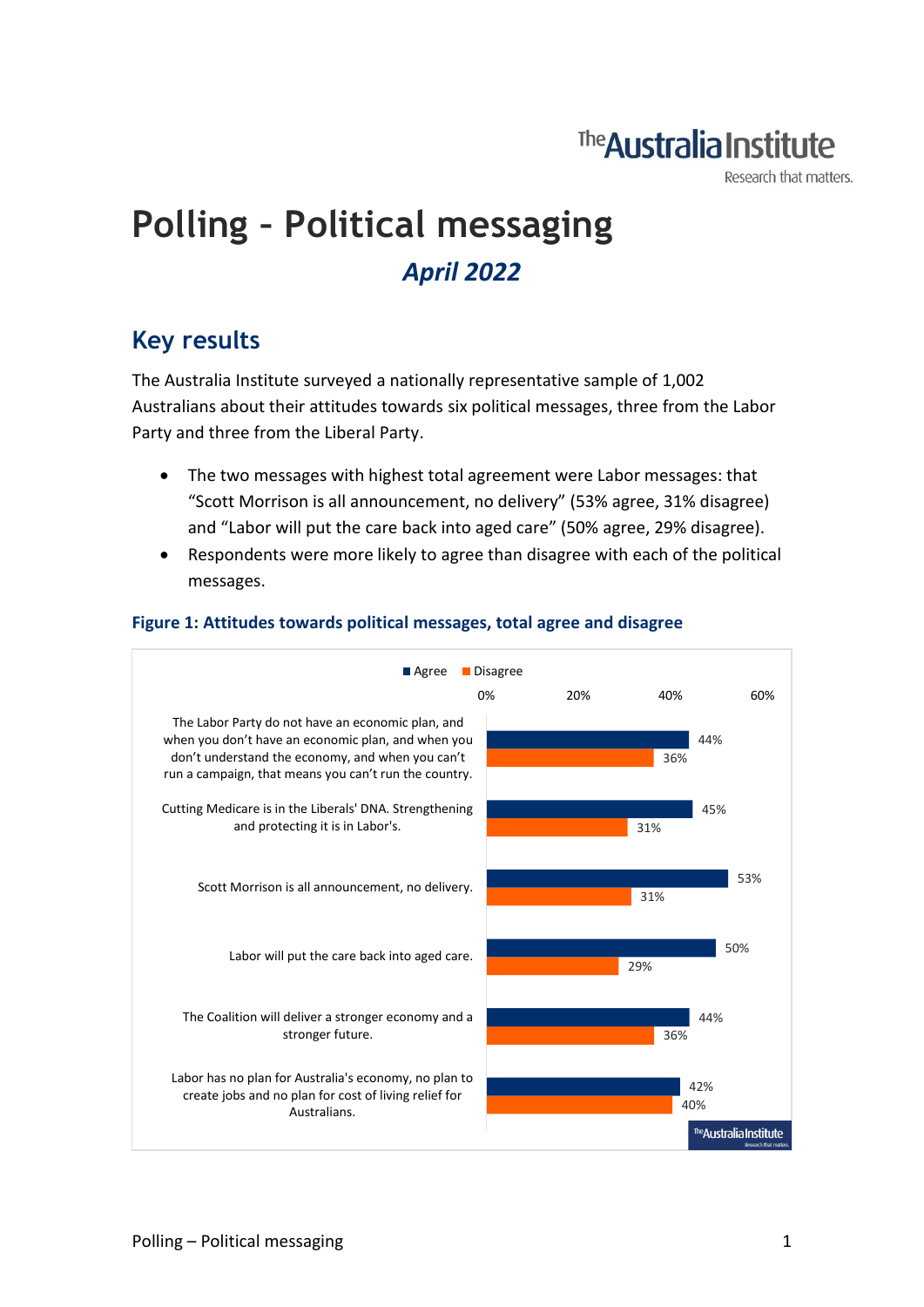- 53% of Australians agree with the statement "Scott Morrison is all announcement, no delivery", compared to 31% who disagree.
- One in two (50%) Australians agree with the statement "Labor will put the care back into aged care", compared to 29% who disagree.
- More than two in five Australians agreed with the other four statements:
	- $\circ$  "Labor has no plan for Australia's economy, no plan to create jobs and no plan for cost of living relief for Australians" (42% agree, 40% disagree).
	- o "The Coalition will deliver a stronger economy and a stronger future" (44% agree, 36% disagree).
	- o "Cutting Medicare is in the Liberals' DNA. Strengthening and protecting it is in Labor's" (45% agree, 31% disagree).
	- o "The Labor Party do not have an economic plan, and when you don't have an economic plan, and when you don't understand the economy, and when you can't run a campaign, that means you can't run the country" (44% agree, 36% disagree).

Respondents were asked whether they agree or disagree with the statement "Labor has no plan for Australia's economy, no plan to create jobs and no plan for cost of living relief for Australians".

- Three in four Coalition voters (73%) agree that "Labor has no plan for Australia's economy, no plan to create jobs and no plan for cost of living relief for Australians", compared to 14% who disagree.
- One in five Labor voters (18%) agree, compared to 68% who disagree.
- One in four Greens voters agree (27%), compared to 51% who disagree.
- One in two One Nation voters agree (52%), compared to 28% who disagree.



# **Figure 2: "Labor has no plan for Australia's economy, no plan to create jobs and no plan for cost of living relief for Australians"**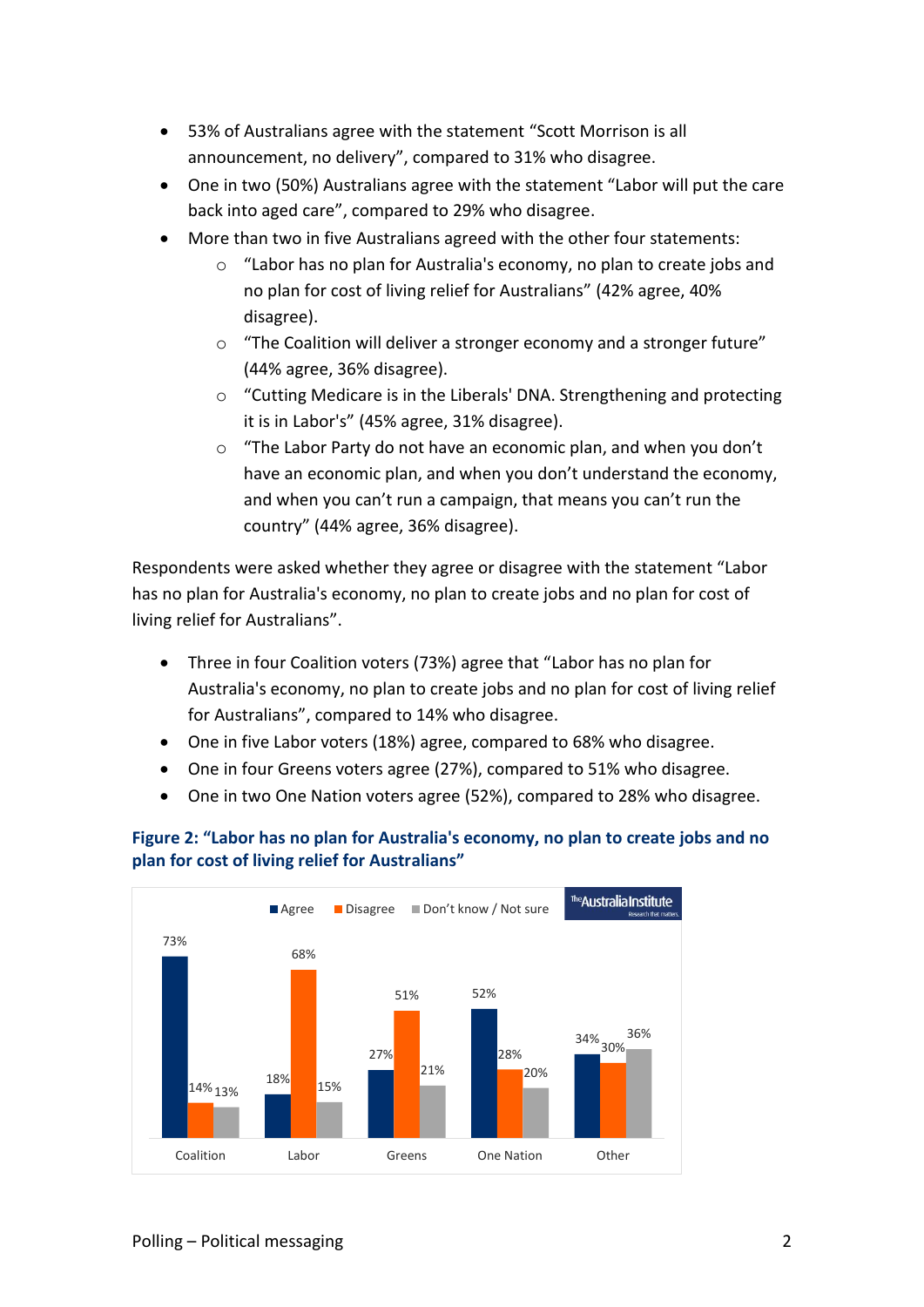Respondents were asked whether they agree or disagree with the statement "The Coalition will deliver a stronger economy and a stronger future".

- Four in five Coalition voters (79%) agree that "The Coalition will deliver a stronger economy and a stronger future", compared to 10% who disagree.
- One in four Labor voters (24%) agree, compared to 59% who disagree.
- One in four Greens voter (27%) agree, compared to 48% who disagree.
- One Nation and Independent/Other voters are more likely to select "Don't know/Not sure" (37% for both), than to agree (27%–28%) or disagree (35%– 36%).



### **Figure 3: "The Coalition will deliver a stronger economy and a stronger future"**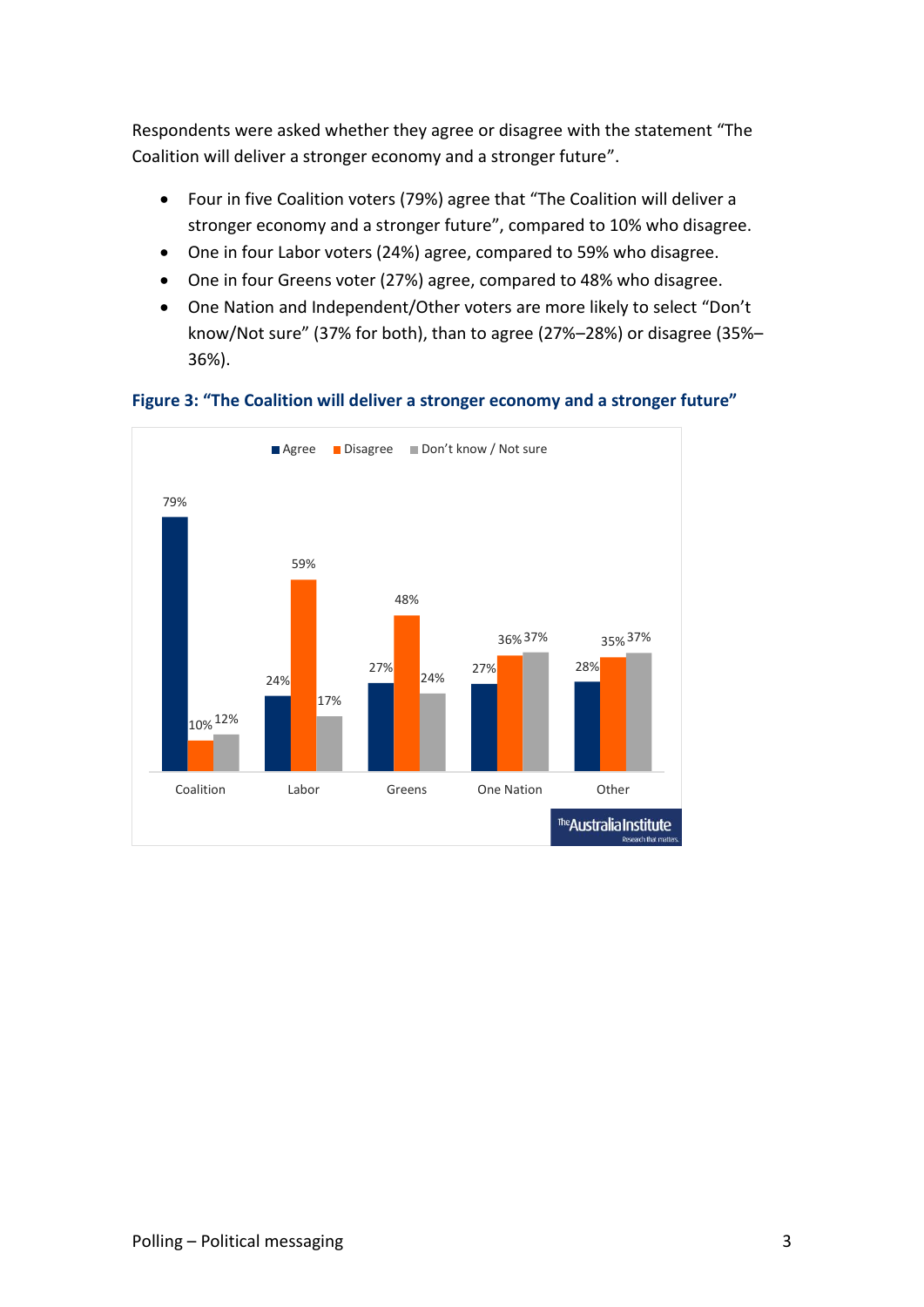Respondents were asked whether they agree or disagree with the statement "Labor will put the care back into aged care".

- Four in five Labor voters (81%) agree that "Labor will put the care back into aged care", compared to 7% who disagree.
- One in four Coalition voters (26%) agree, compared to 51% who disagree.
- Only one in five One Nation voters agree (18%), compared to 54% who disagree.
- Independent/Other voters were more likely to agree (37%) than disagree (24%), although "Don't know/Not sure" was the most popular choice (39%).



## **Figure 4: "Labor will put the care back into aged care."**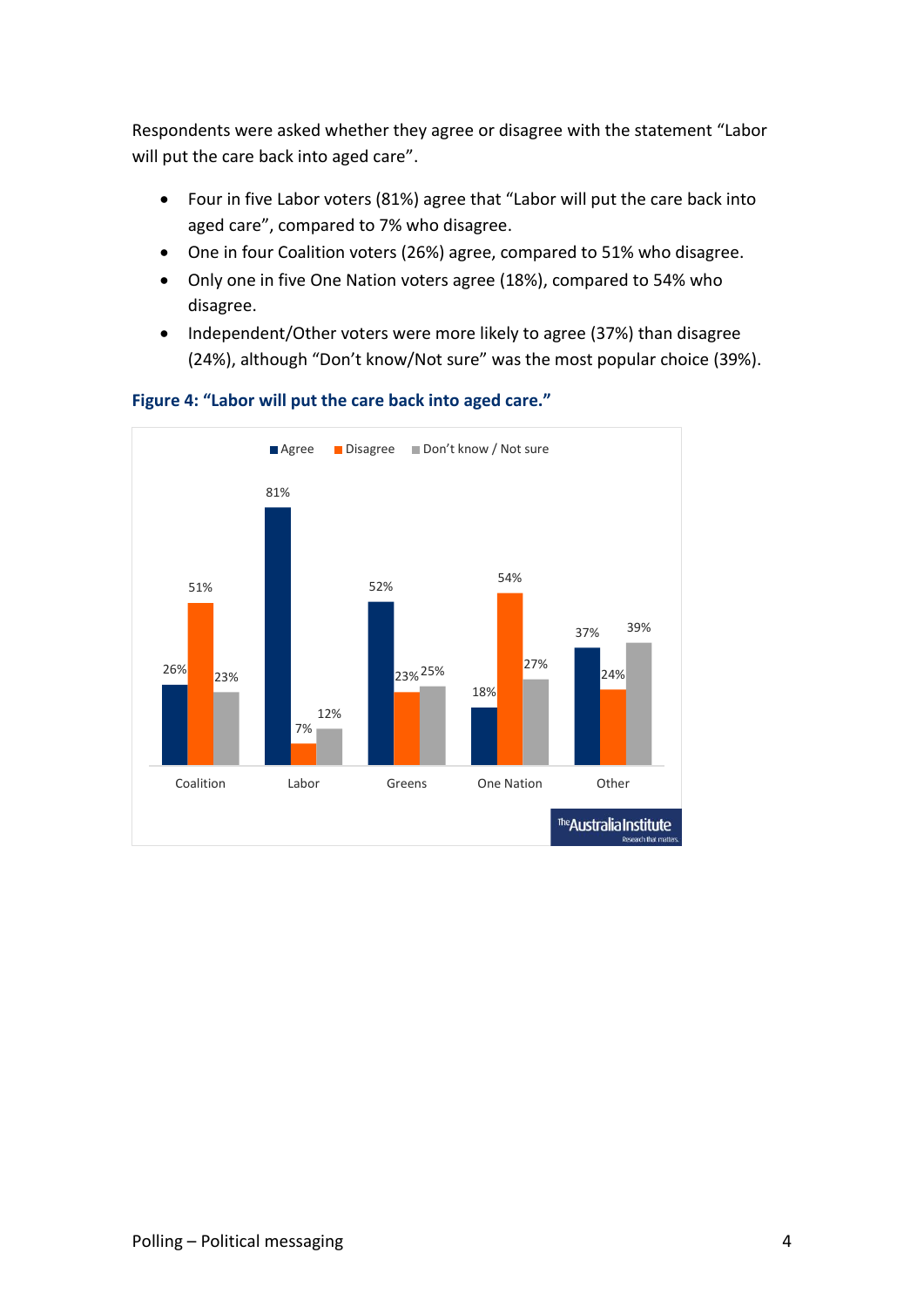Respondents were asked whether they agree or disagree with the statement "Scott Morrison is all announcement, no delivery".

- Seven in 10 Labor voters (72%) agree that "Scott Morrison is all announcement, no delivery", compared to 14% who disagree.
- One in four Coalition voters (26%) agree, compared to 62% who disagree.
- Seven in 10 Greens voters (69%) agree, compared to 13% who disagree.
- One in two One Nation voters (50%) agree, compared to 25% who disagree.
- Over one in two Independent/Other voters (56%) agree, compared to 15% who disagree.



#### **Figure 5: "Scott Morrison is all announcement, no delivery."**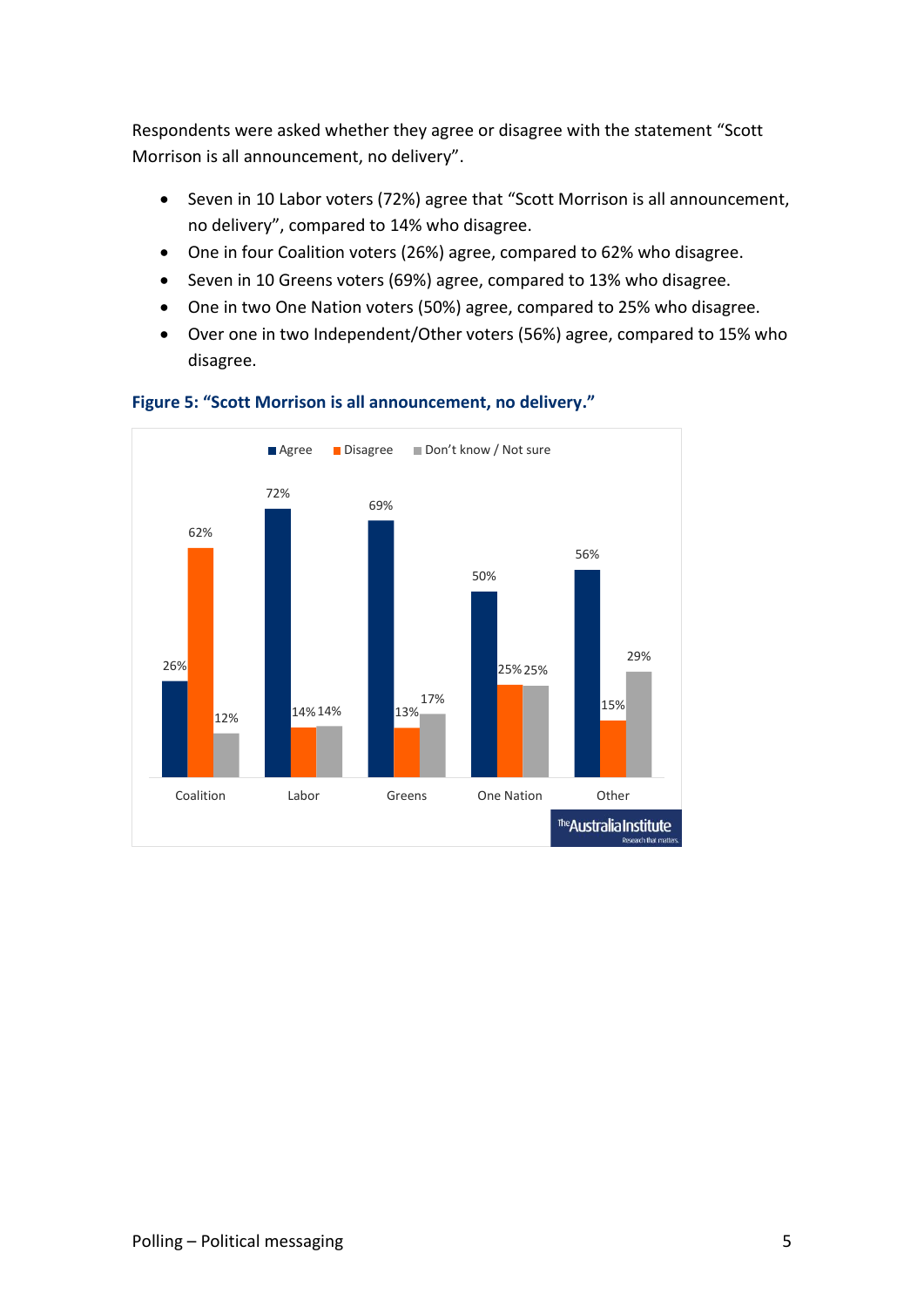Respondents were asked whether they agree or disagree with the statement "Cutting Medicare is in the Liberals' DNA. Strengthening and protecting it is in Labor's".

- Seven in 10 Labor voters (70%) agree that "Cutting Medicare is in the Liberals' DNA. Strengthening and protecting it is in Labor's", compared to 12% who disagree.
- One in five Coalition voters (21%) agree, compared to 58% who disagree.
- Over one in two Greens voters (56%) agree, compared to 14% who disagree.
- One in four One Nation voters (27%) agree, compared to 36% who disagree.
- One in three Independent/Other voters (36%) agree, compared to 22% who disagree. "Don't know / Not sure" is the single most popular response among Independent/Other voters.

## **Figure 6: "Cutting Medicare is in the Liberals' DNA. Strengthening and protecting it is in Labor's."**

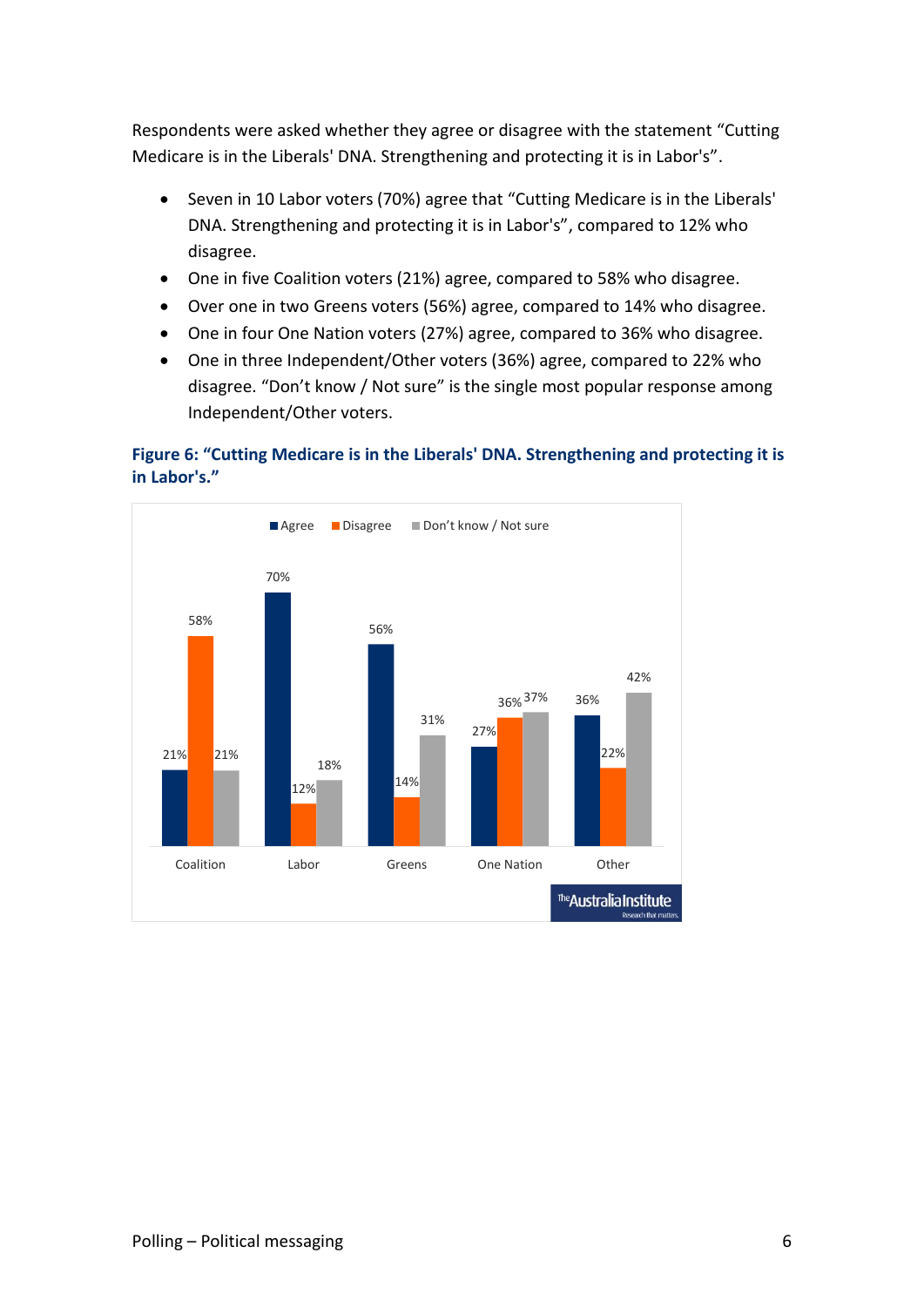Respondents were asked whether they agree or disagree with the statement "The Labor Party do not have an economic plan, and when you don't have an economic plan, and when you don't understand the economy, and when you can't run a campaign, that means you can't run the country".

- Three in four Coalition voters (77%) agree with the statement, compared to 11% who disagree.
- One in five Labor voters (21%) agree, compared to 62% who disagree.
- Three in ten Greens voters (29%) agree, compared to 44% who disagree.
- One in two One Nation voters (52%) agree, compared to 17% who disagree.
- Three in ten Independent/Other voters (28%) agree, compared to 34% who disagree. "Don't know / Not sure" is the single most popular response among Independent/Other voters.

**Figure 7: "The Labor Party do not have an economic plan, and when you don't have an economic plan, and when you don't understand the economy, and when you can't run a campaign, that means you can't run the country."**

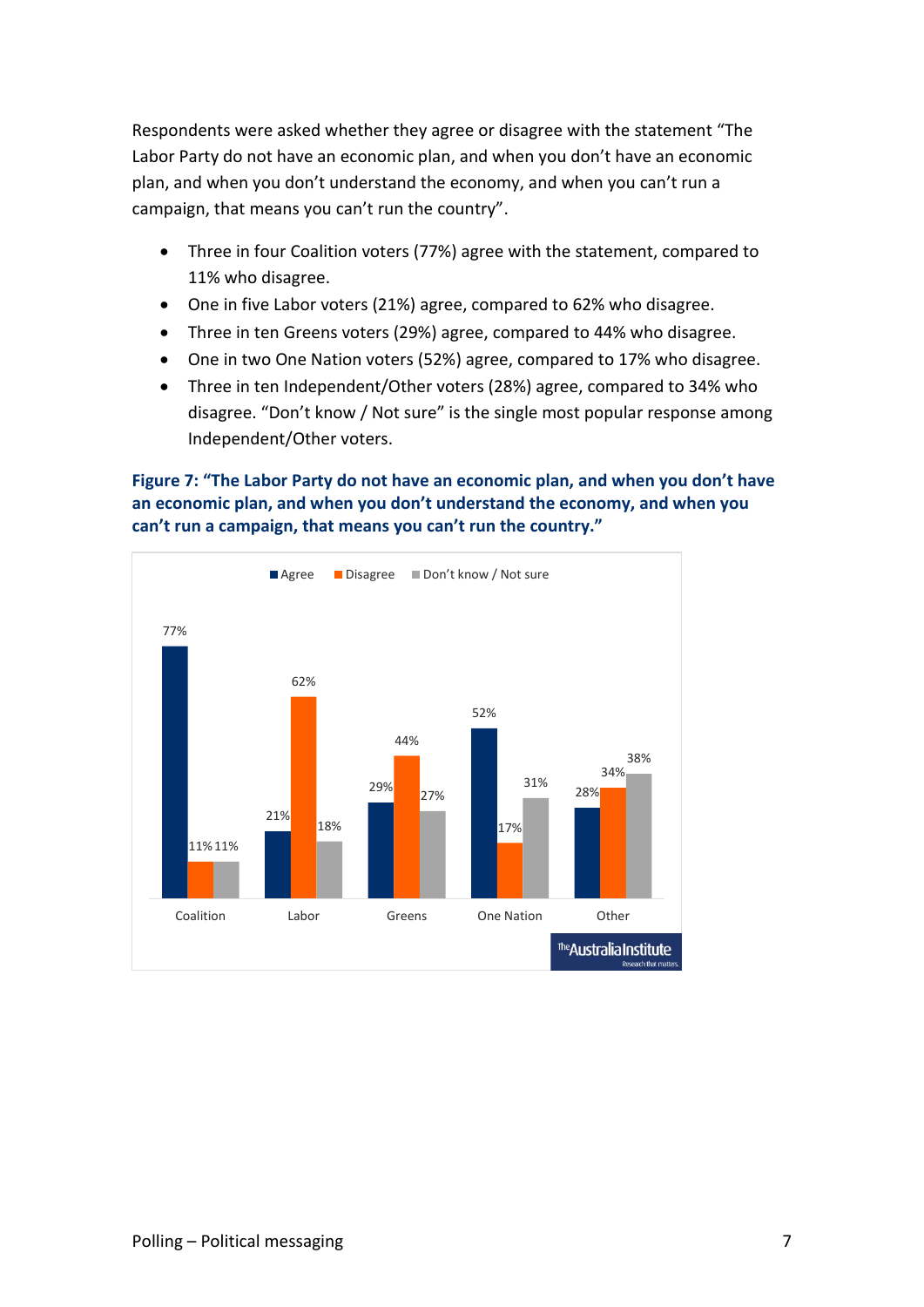# **Method**

Between 19 and 22 April 2022, The Australia Institute surveyed 1,002 adults living in Australia, online through Dynata's panel, with nationally representative samples by gender, age group and state/territory.

Voting crosstabs show voting intentions for the House of Representatives. Those who were undecided were asked which way they were leaning; these leanings are included in voting intention crosstabs.

The research is compliant with the Australian Polling [Council Quality Mark standards.](https://www.australianpollingcouncil.com/code-of-conduct) The long methodology disclosure statement follows.

# **Long disclosure statement**

The results were weighted by three variables (gender, age group and state or territory) based on Australian Bureau of Statistics ["National, state and territory population"](https://www.abs.gov.au/statistics/people/population/national-state-and-territory-population/latest-release) data, using the raking method. This resulted in an effective sample size of 994.

The margin of error (95% confidence level) for the national results is 3%.

Results are shown only for larger states.

Voting intention questions appeared just after the initial demographic questions, before policy questions. Respondents who answered "Don't know / Not sure" for voting intention were then asked a leaning question; these leanings are included in voting intention crosstabs. "Coalition" includes separate responses for Liberal and National. "Other" refers to Independent/Other, and minor parties in cases where they were included in the voting intention but represent too small a sample to be reported separately in the crosstabs.

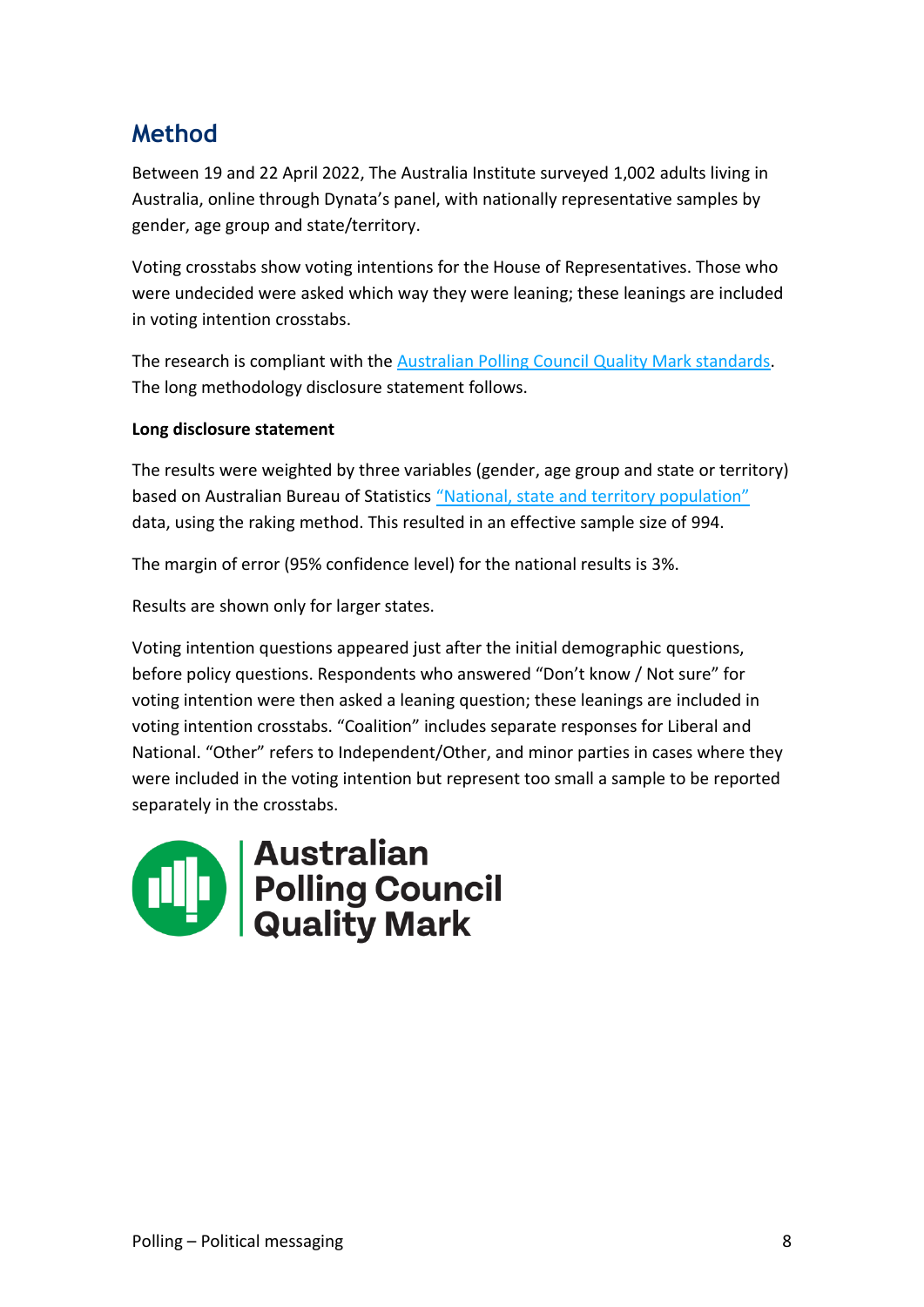# **Detailed results**

No preceding questions in the poll are expected to have influenced the results of the questions published here.

## **To what extent do you agree or disagree with the following statements?**

**"Labor has no plan for Australia's economy, no plan to create jobs and no plan for cost of living relief for Australians."**

|                          | Total | <b>Male</b> | <b>Female</b> | <b>NSW</b> | <b>VIC</b> | <b>QLD</b> | <b>WA</b> |
|--------------------------|-------|-------------|---------------|------------|------------|------------|-----------|
| <b>Strongly agree</b>    | 16%   | 18%         | 13%           | 17%        | 13%        | 15%        | 12%       |
| Agree                    | 27%   | 28%         | 25%           | 28%        | 30%        | 24%        | 23%       |
| <b>Disagree</b>          | 22%   | 23%         | 20%           | 22%        | 17%        | 21%        | 29%       |
| <b>Strongly disagree</b> | 19%   | 19%         | 18%           | 15%        | 21%        | 23%        | 21%       |
| Don't know / Not sure    | 18%   | 11%         | 24%           | 18%        | 19%        | 17%        | 16%       |

|                          | Total | <b>Coalition</b> | Labor | <b>Greens</b> | <b>PHON</b> | <b>Other</b> |
|--------------------------|-------|------------------|-------|---------------|-------------|--------------|
| <b>Strongly agree</b>    | 16%   | 29%              | 5%    | 4%            | 31%         | 12%          |
| Agree                    | 27%   | 44%              | 13%   | 23%           | 21%         | 22%          |
| <b>Disagree</b>          | 22%   | 11%              | 29%   | 33%           | 24%         | 18%          |
| <b>Strongly disagree</b> | 19%   | 3%               | 39%   | 19%           | 4%          | 13%          |
| Don't know / Not sure    | 18%   | 13%              | 15%   | 21%           | 20%         | 36%          |

**"The Coalition will deliver a stronger economy and a stronger future."**

|                          | Total | Male <sup>1</sup> | <b>Female</b> | <b>NSW</b> | <b>VIC</b> | <b>QLD</b> | <b>WA</b> |
|--------------------------|-------|-------------------|---------------|------------|------------|------------|-----------|
| <b>Strongly agree</b>    | 18%   | 22%               | 14%           | 21%        | 15%        | 13%        | 23%       |
| Agree                    | 26%   | 29%               | 23%           | 26%        | 27%        | 24%        | 26%       |
| <b>Disagree</b>          | 19%   | 19%               | 19%           | 18%        | 24%        | 18%        | 18%       |
| <b>Strongly disagree</b> | 17%   | 18%               | 17%           | 17%        | 14%        | 24%        | 14%       |
| Don't know / Not sure    | 19%   | 12%               | 27%           | 18%        | 19%        | 21%        | 20%       |

|                          | Total | <b>Coalition</b> | Labor | <b>Greens</b> | <b>PHON</b> | <b>Other</b> |
|--------------------------|-------|------------------|-------|---------------|-------------|--------------|
| <b>Strongly agree</b>    | 18%   | 40%              | 6%    | 5%            | 9%          | 7%           |
| Agree                    | 26%   | 39%              | 17%   | 23%           | 19%         | 21%          |
| <b>Disagree</b>          | 19%   | 7%               | 28%   | 25%           | 15%         | 23%          |
| <b>Strongly disagree</b> | 17%   | 3%               | 31%   | 23%           | 21%         | 13%          |
| Don't know / Not sure    | 19%   | 12%              | 17%   | 24%           | 37%         | 37%          |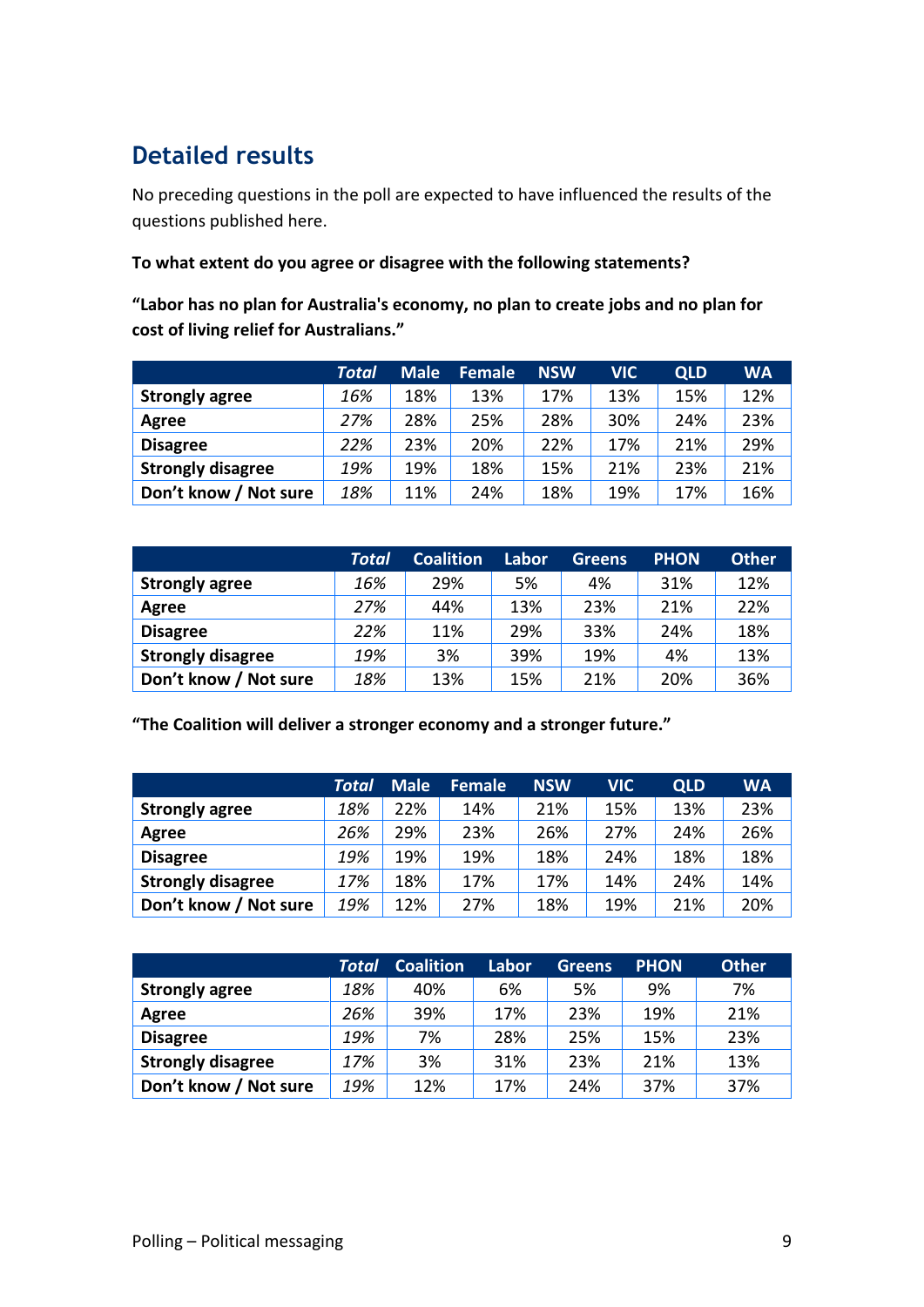**"Labor will put the care back into aged care."**

|                          | <b>Total</b> | <b>Male</b> | <b>Female</b> | <b>NSW</b> | <b>VIC</b> | <b>QLD</b> | <b>WA</b> |
|--------------------------|--------------|-------------|---------------|------------|------------|------------|-----------|
| <b>Strongly agree</b>    | 18%          | 20%         | 15%           | 17%        | 20%        | 20%        | 13%       |
| Agree                    | 32%          | 35%         | 29%           | 32%        | 28%        | 31%        | 41%       |
| <b>Disagree</b>          | 19%          | 19%         | 19%           | 21%        | 20%        | 18%        | 16%       |
| <b>Strongly disagree</b> | 10%          | 12%         | 8%            | 11%        | 7%         | 12%        | 11%       |
| Don't know / Not sure    | 21%          | 14%         | 28%           | 19%        | 24%        | 19%        | 20%       |

|                          | Total | <b>Coalition</b> | Labor | <b>Greens</b> | <b>PHON</b> | <b>Other</b> |
|--------------------------|-------|------------------|-------|---------------|-------------|--------------|
| <b>Strongly agree</b>    | 18%   | 8%               | 34%   | 11%           | 4%          | 11%          |
| Agree                    | 32%   | 18%              | 48%   | 40%           | 14%         | 26%          |
| <b>Disagree</b>          | 19%   | 33%              | 6%    | 21%           | 21%         | 14%          |
| <b>Strongly disagree</b> | 10%   | 18%              | 1%    | 2%            | 33%         | 9%           |
| Don't know / Not sure    | 21%   | 23%              | 12%   | 25%           | 27%         | 39%          |

**"Scott Morrison is all announcement, no delivery."**

|                          | Total | <b>Male</b> | <b>Female</b> | <b>NSW</b> | <b>VIC</b> | <b>QLD</b> | <b>WA</b> |
|--------------------------|-------|-------------|---------------|------------|------------|------------|-----------|
| <b>Strongly agree</b>    | 28%   | 29%         | 27%           | 29%        | 30%        | 29%        | 25%       |
| Agree                    | 24%   | 26%         | 23%           | 24%        | 24%        | 23%        | 24%       |
| <b>Disagree</b>          | 19%   | 21%         | 17%           | 21%        | 16%        | 19%        | 17%       |
| <b>Strongly disagree</b> | 12%   | 14%         | 10%           | 13%        | 12%        | 11%        | 15%       |
| Don't know / Not sure    | 16%   | 10%         | 22%           | 14%        | 18%        | 17%        | 18%       |

|                          | <b>Total</b> | <b>Coalition</b> | Labor | Greens | <b>PHON</b> | <b>Other</b> |
|--------------------------|--------------|------------------|-------|--------|-------------|--------------|
| <b>Strongly agree</b>    | 28%          | 8%               | 45%   | 33%    | 36%         | 29%          |
| Agree                    | 24%          | 18%              | 27%   | 36%    | 15%         | 27%          |
| <b>Disagree</b>          | 19%          | 34%              | 10%   | 13%    | 13%         | 11%          |
| <b>Strongly disagree</b> | 12%          | 28%              | 3%    | 1%     | 13%         | 5%           |
| Don't know / Not sure    | 16%          | 12%              | 14%   | 17%    | 25%         | 29%          |